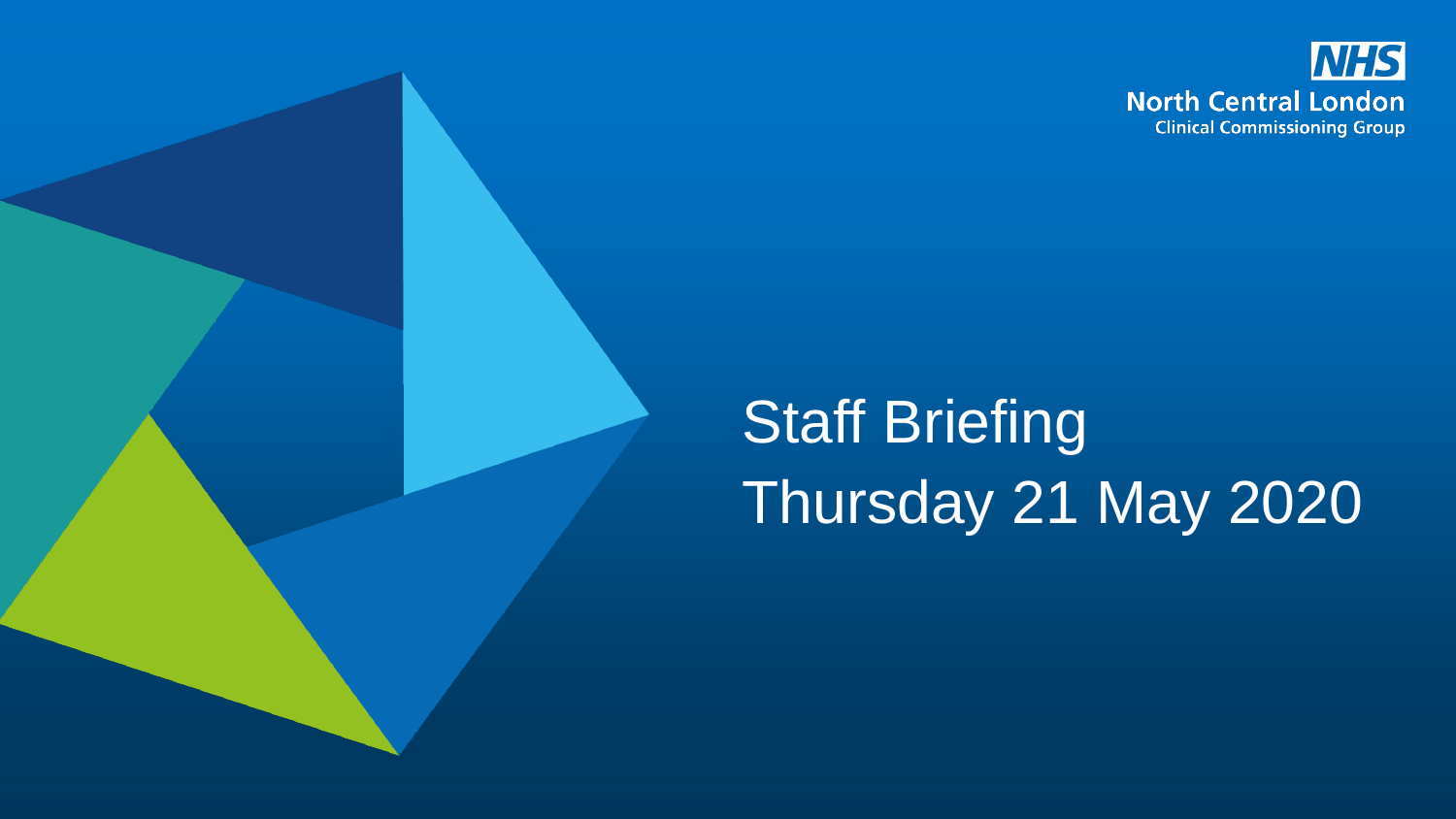#### Message from Frances O'Callaghan



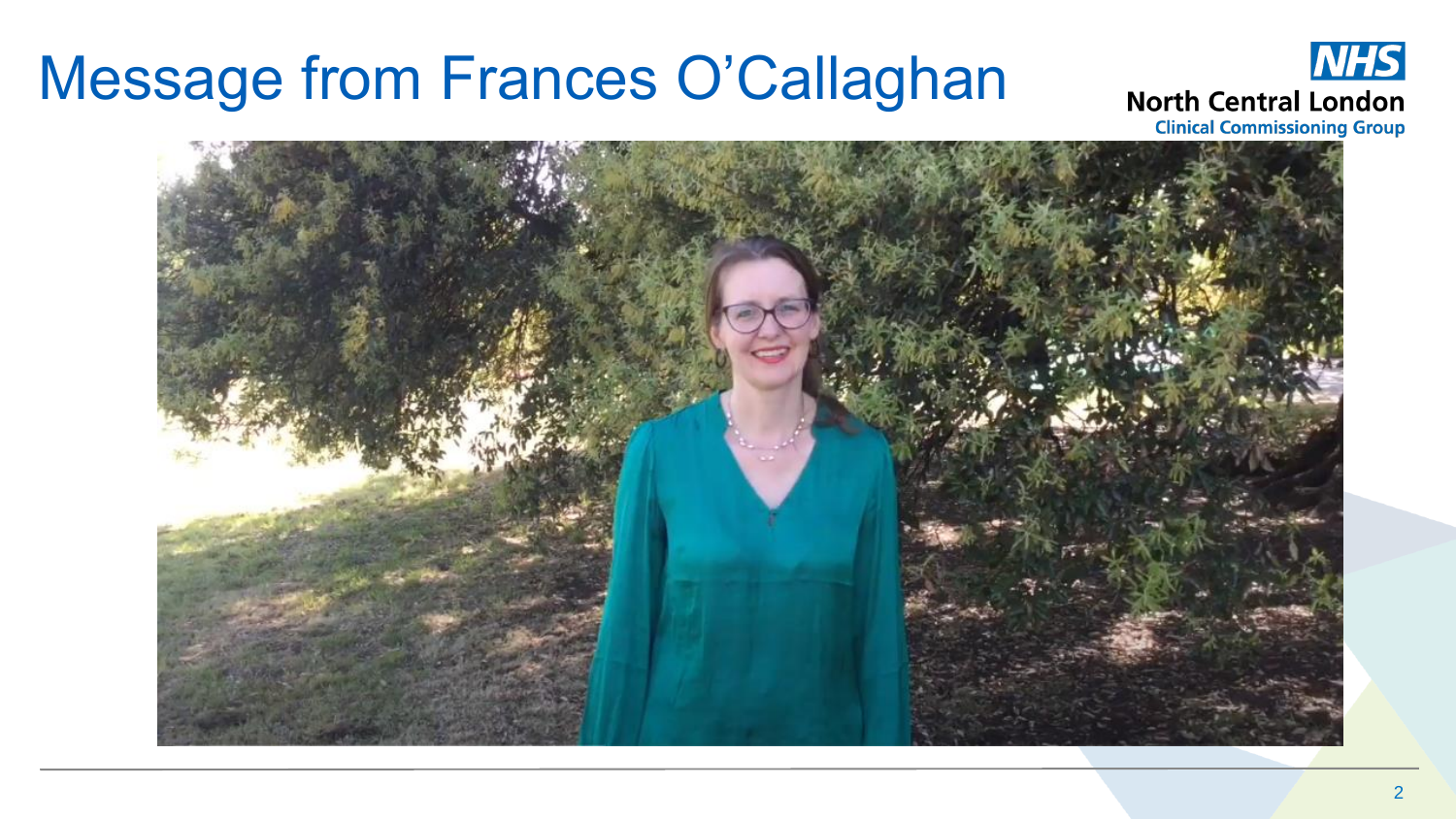# System Recovery: submission to NHS London



- We submitted our first draft of our NCL system-wide Recovery Plan to NHS London last week.
- Frances O'Callaghan, Rob Hurd, Jo Sauvage, Mike Cooke and Trust CEO and clinical colleagues presented our plan (with a particular focus on ITU and elective care) to David Sloman and his team.
- The plan continues our commitment to integrated working across the five boroughs that make up North Central London; integral to the plan is continued close working with the five Councils.
- We are confident in the plan we have and the collaboration that it exhibits.
- Initial feedback has been really positive, and there will be a further session in the near future focussed on primary, community and mental health services.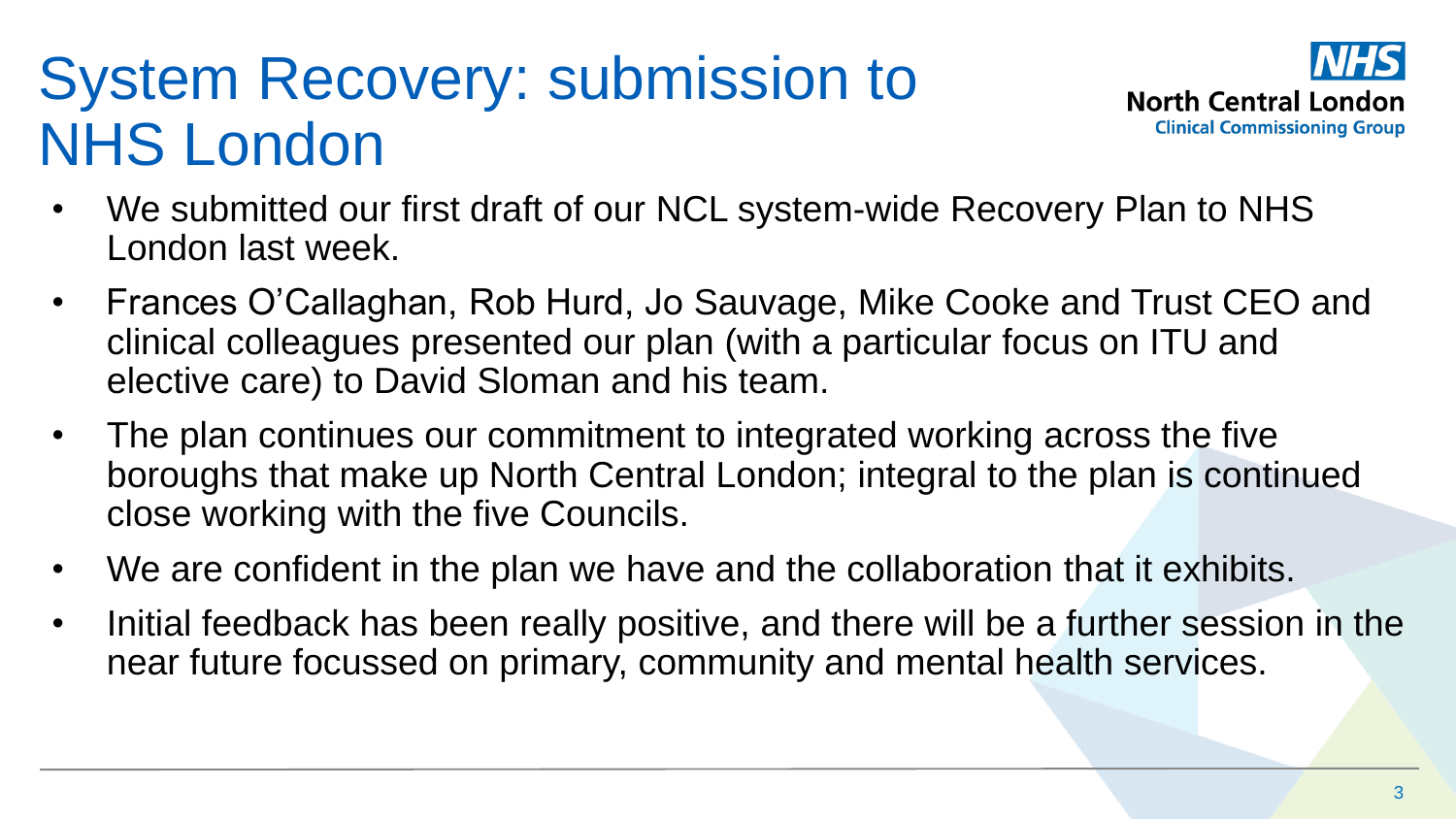# System Recovery: restarting elective activity



- One of the major impacts of Covid-19 has been the cancellation of elective activity in hospital.
- Now that the number of Covid-19 patients is reducing across London, there is an increased need to restart elective work that is of high clinical priority,
- This will be undertaken with maximum precaution while Covid-19 remains present within the wider community.
- Infection prevention and control guidance, PPE availability and rapid testing of patients will all affect what can be done, where and when.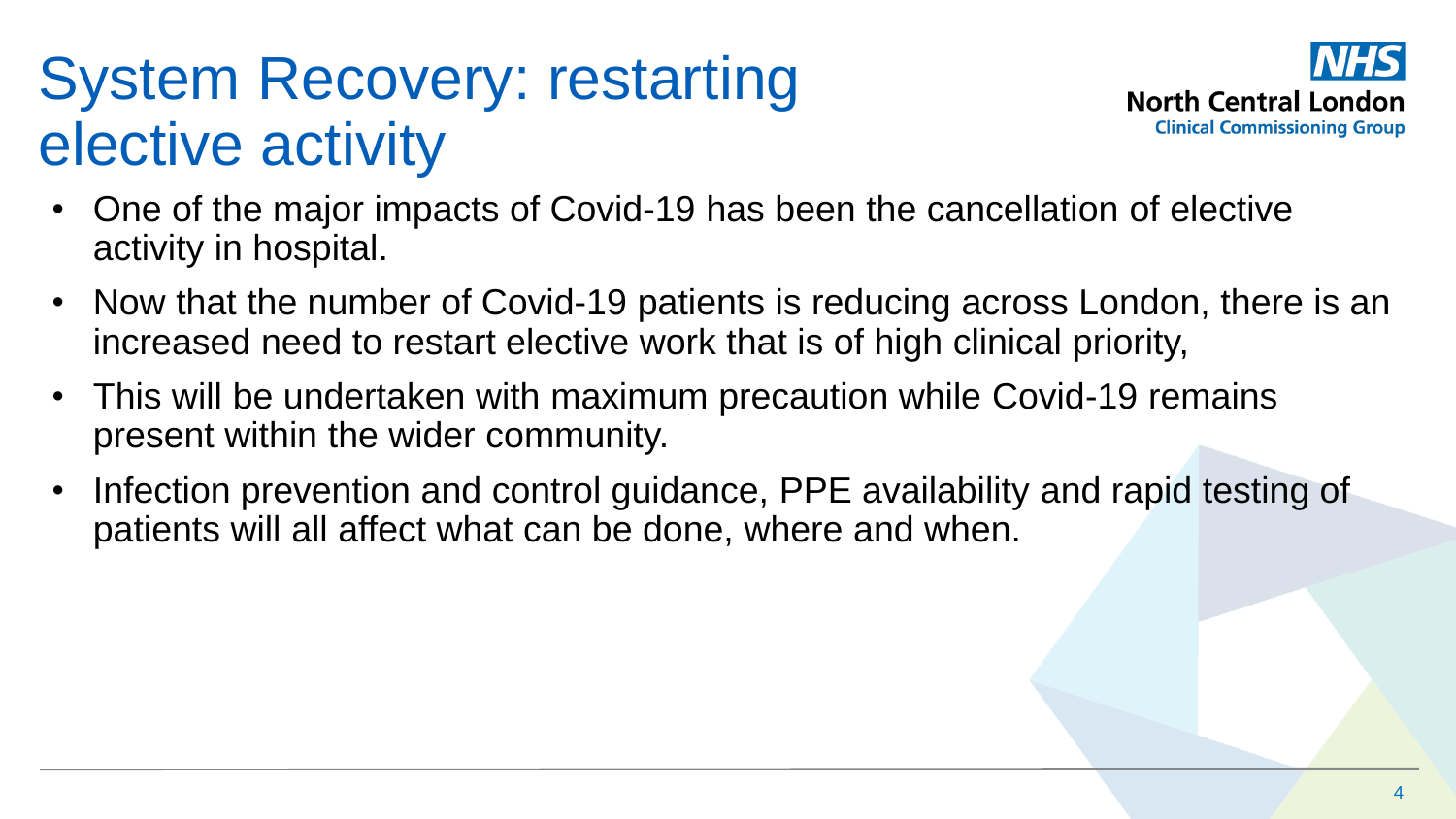# System Recovery: restarting elective activity



- Matt Shaw (CEO of Great Ormond Street Hospital) is leading an analysis of demand and capacity, so that services can be prioritised and recommence safely, in line with the NCL Clinical Advisory Group (CAG) recommendations; decisions are then taken by the Gold system group, where Jo Sauvage, Frances O'Callaghan, Ian Porter, Tony Hoolaghan and Will Huxter represent the CCG.
- We will keep all staff informed of progress via our internal communications channels.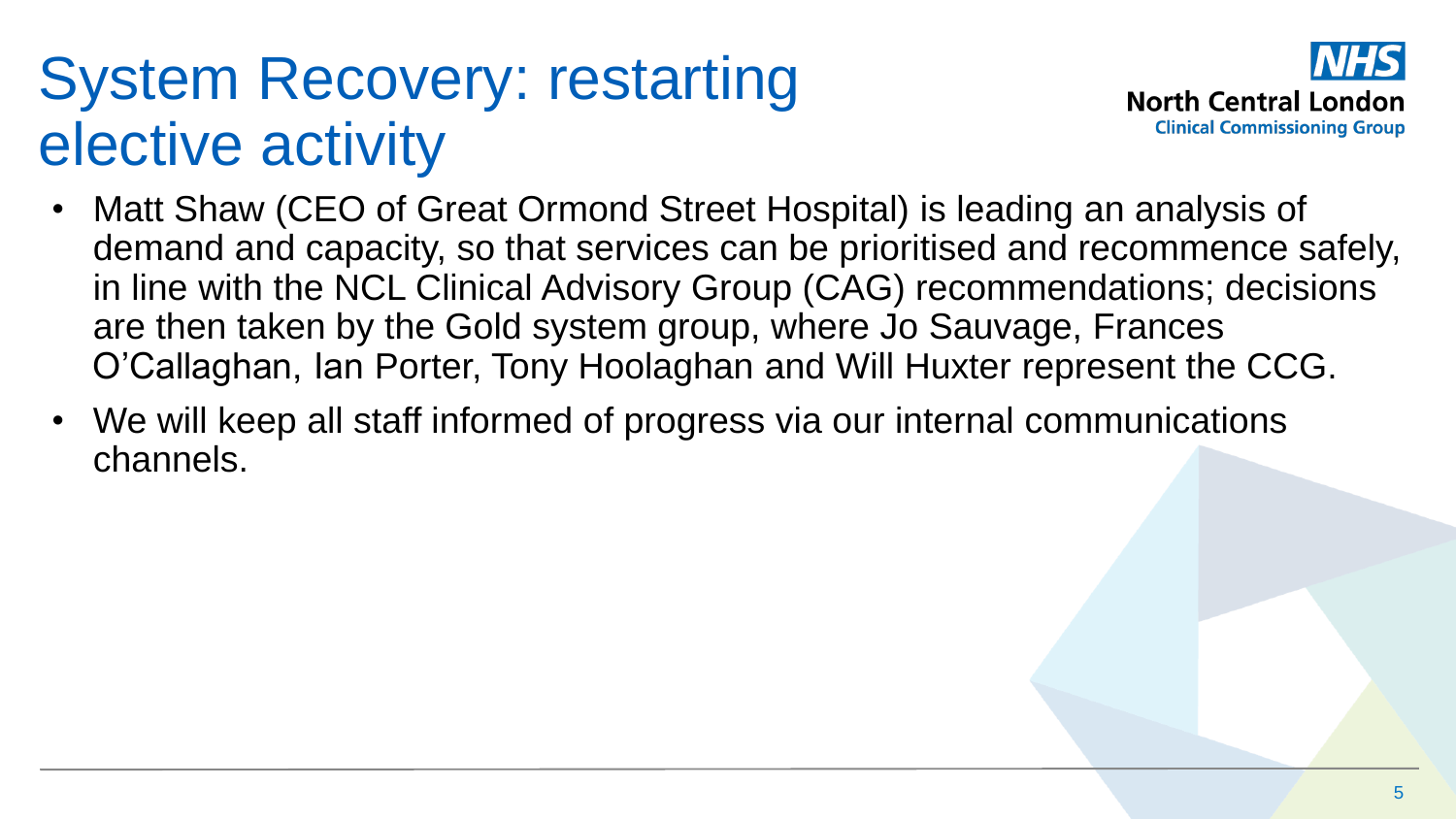# Working from home arrangements



- Frances wrote to all staff last week following the Prime Minister's national address on Sunday 10 May.
- While the address encouraged people that could safely return to work to do so, at present there are no immediate plans to have NCL CCG colleagues back in the office.
- We are continuing to review the arrangement, and will not be asking staff to return until we are confident it is entirely safe to do so.
- We will be keeping all staff up to date as decisions around working arrangements change, in line with both national and local guidance.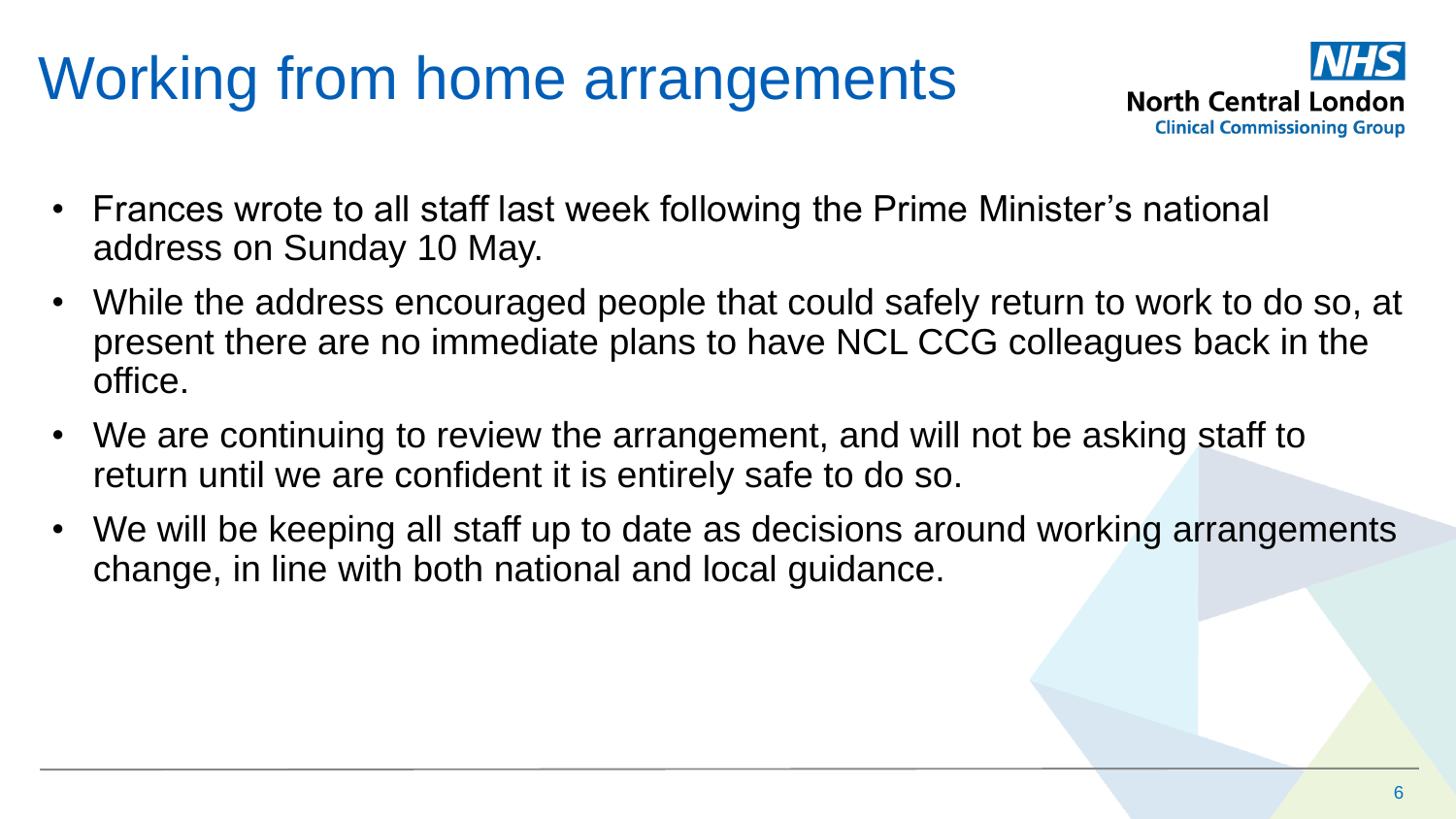# Working from home arrangements



- We also understand that not all members of staff will find working from home as preferable as others.
- We would like to continue to support all staff to be able to work comfortably and safely at home.
- If you are having any difficulties with the current arrangement, please do highlight these to your line manager so that we can put in place any further support that might be necessary.
- EMT reviewed the recent staff survey results this week.
- There was a positive response overall and we will update on the actions agreed by EMT in the coming weeks.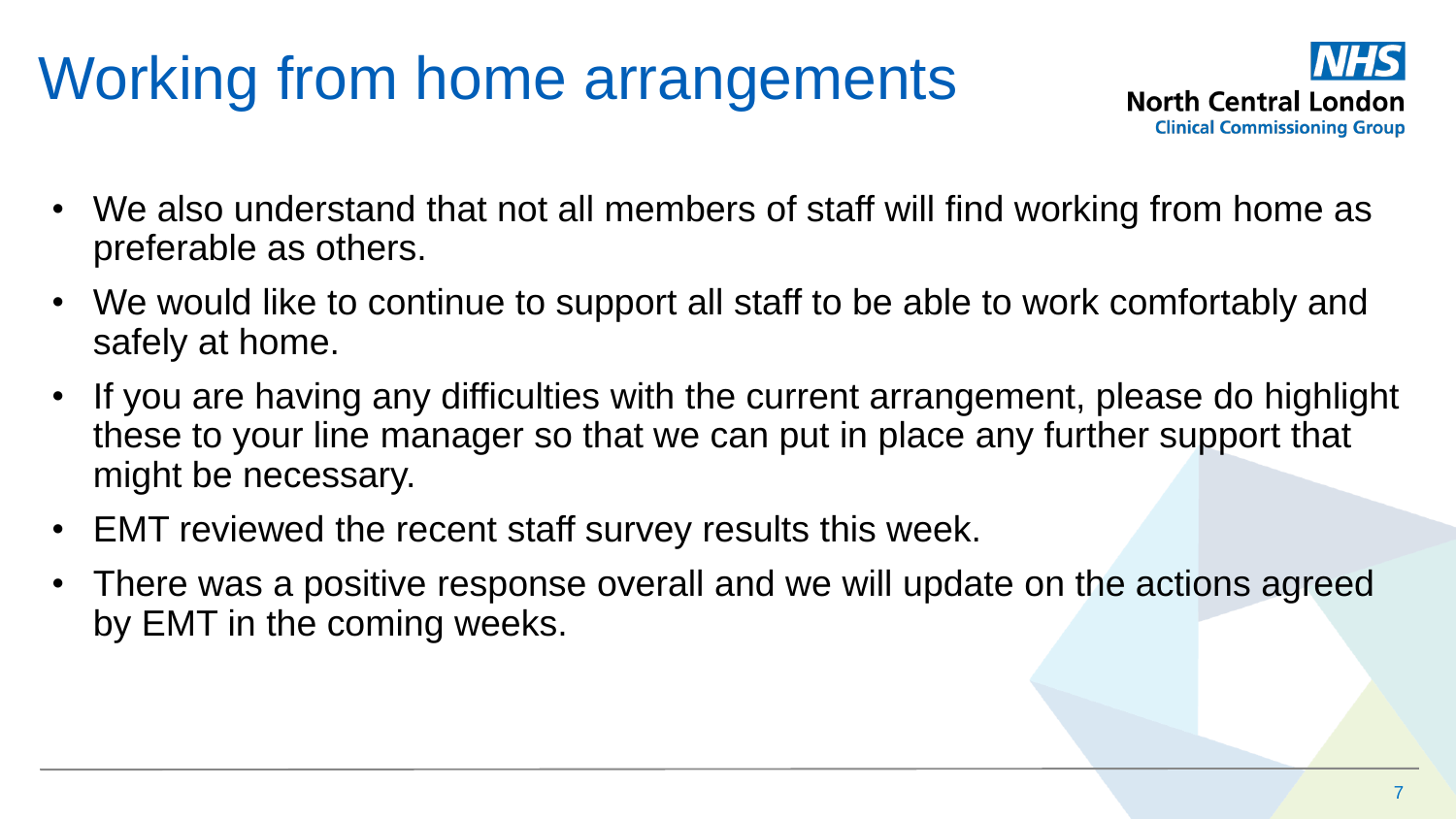# Online meetings



- Due to some recent security breaches, staff are being asked to remove all downloaded versions of Zoom on their laptops and moving forward, to exclusively use Microsoft Teams.
- There is information and guidance around using Microsoft Teams available on the intranet here:

[https://intranet.northcentrallondonccg.nhs.uk/ncl-news/microsoft-teams](https://intranet.northcentrallondonccg.nhs.uk/ncl-news/microsoft-teams-now-available-for-nhs-staff/106771)now-available-for-nhs-staff/106771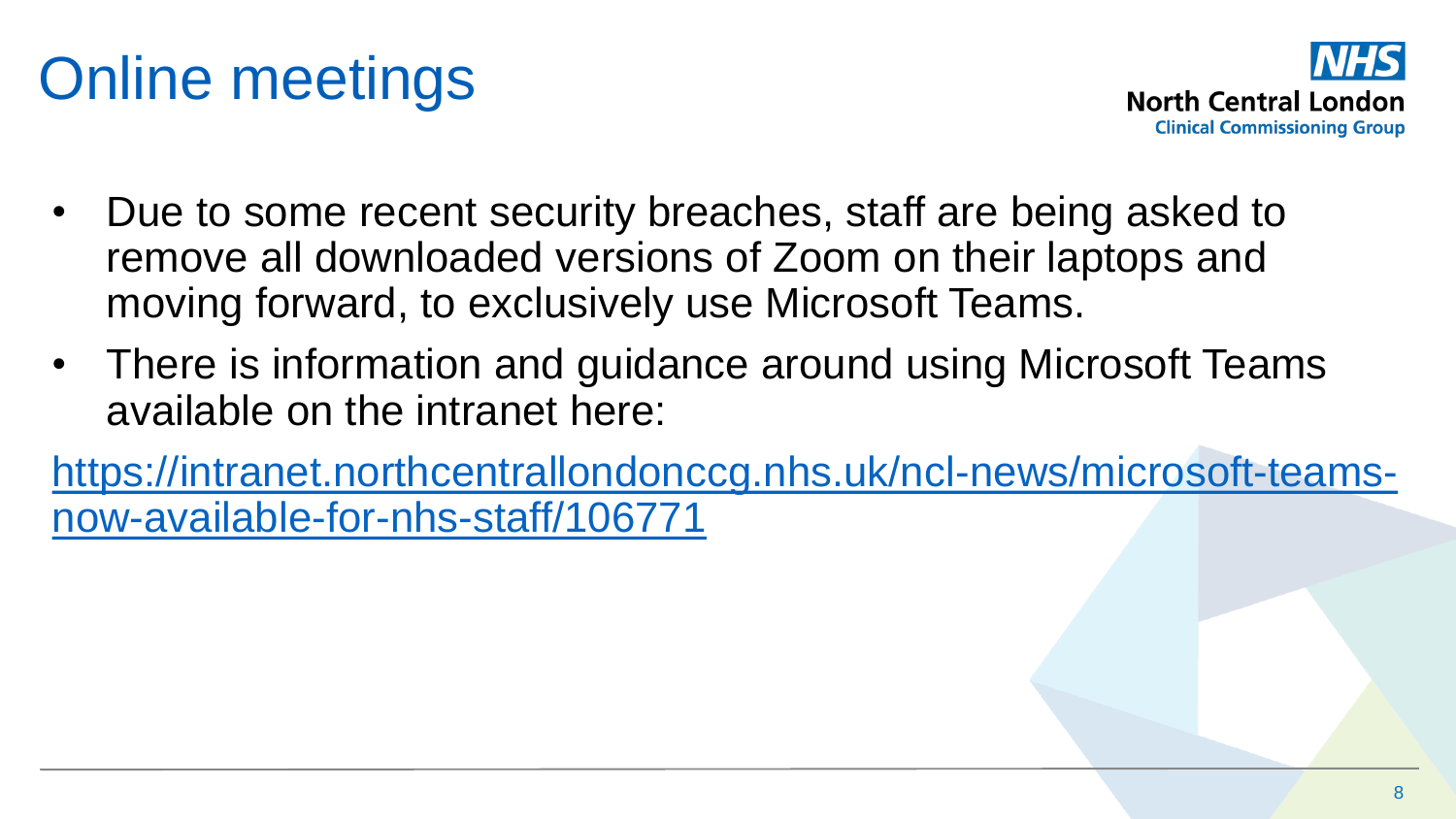### Risk assessments for staff



- There is emerging evidence that is currently being reviewed by Public Health England (PHE) that appears to show that Black, Asian and Minority ethnic (BAME) communities, as well as those individuals with other protected backgrounds such as age, gender, specified underlying health conditions and pregnancy are disproportionately affected by Covid-19.
- We are very concerned about this and the health and well-being of our staff. Whilst a further review is being undertaken by Public Health England (PHE), we thought it may be helpful to outline the approach that NCL CCG is taking to support our staff both now and in the future.
- We have developed a Demographic Health Staff Risk Assessment Framework to support the CCG to ensure there is a robust and consistent approach across the CCG for identifying and managing risks for all our staff, in particular those staff who potentially may be disproportionally affected by the Covid-19.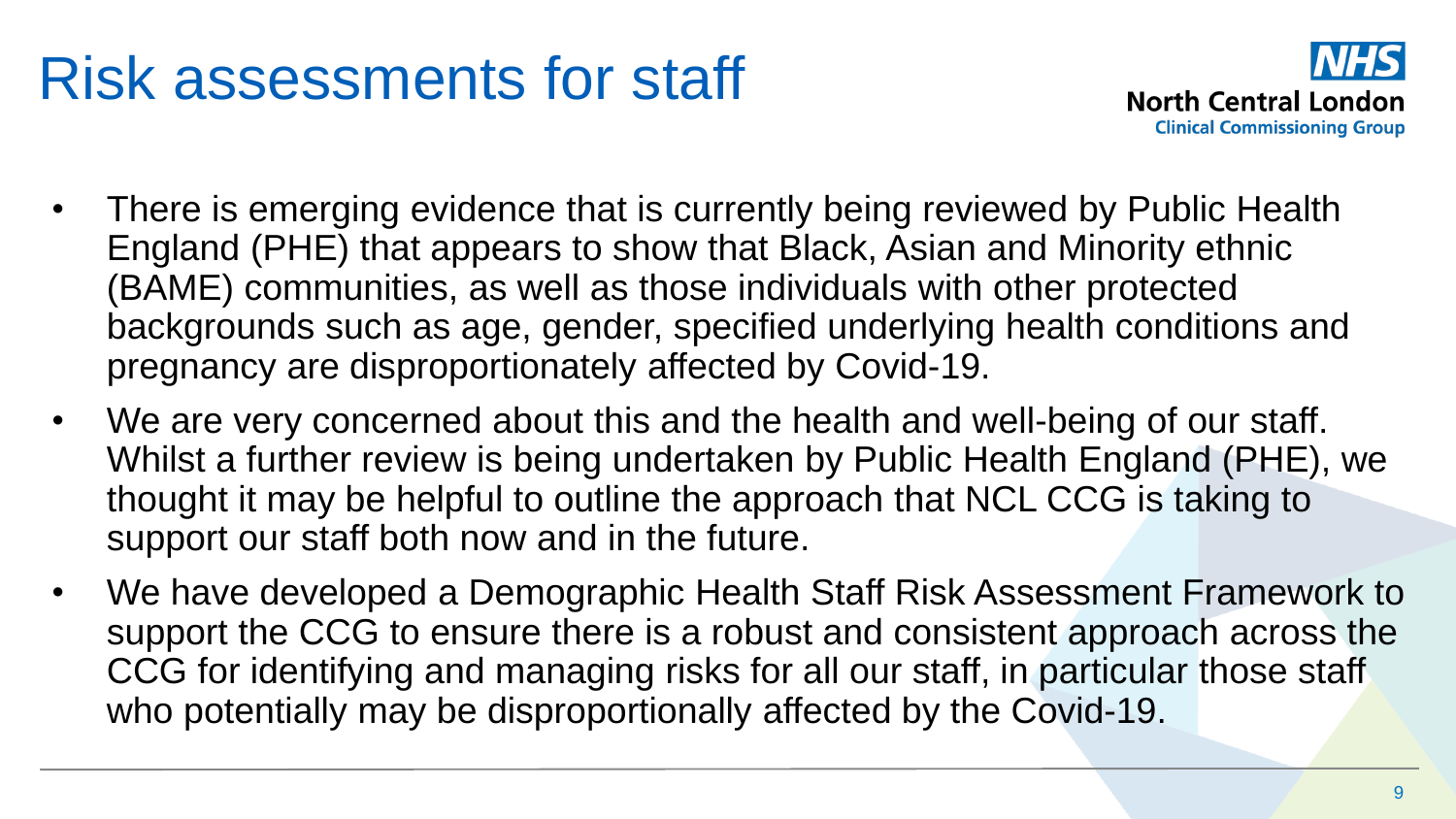### Risk assessments for staff



- To support the implementation of the framework and risk assessment process, we have prepared a **Guide to completing the demographic health risk assessment** that provides further information and a **Demographic Risk Assessment Pro-Forma**.
- The documents can be found in the [HR section of the COVID-19 intranet page.](https://intranet.northcentrallondonccg.nhs.uk/news/covid-19-hr-information.htm)
- Directors have been asked to work with their managers to roll out the risk assessment process to ensure that a risk assessment is undertaken with all staff. All completed risk assessments must be returned to HR.
- The outcome of the risk assessment will ensure the CCG are aware of all identified risks and determine the reasonable adjustments that may be required now and to support return to office work arrangements when lockdown arrangements have been eased and in accordance with government advice.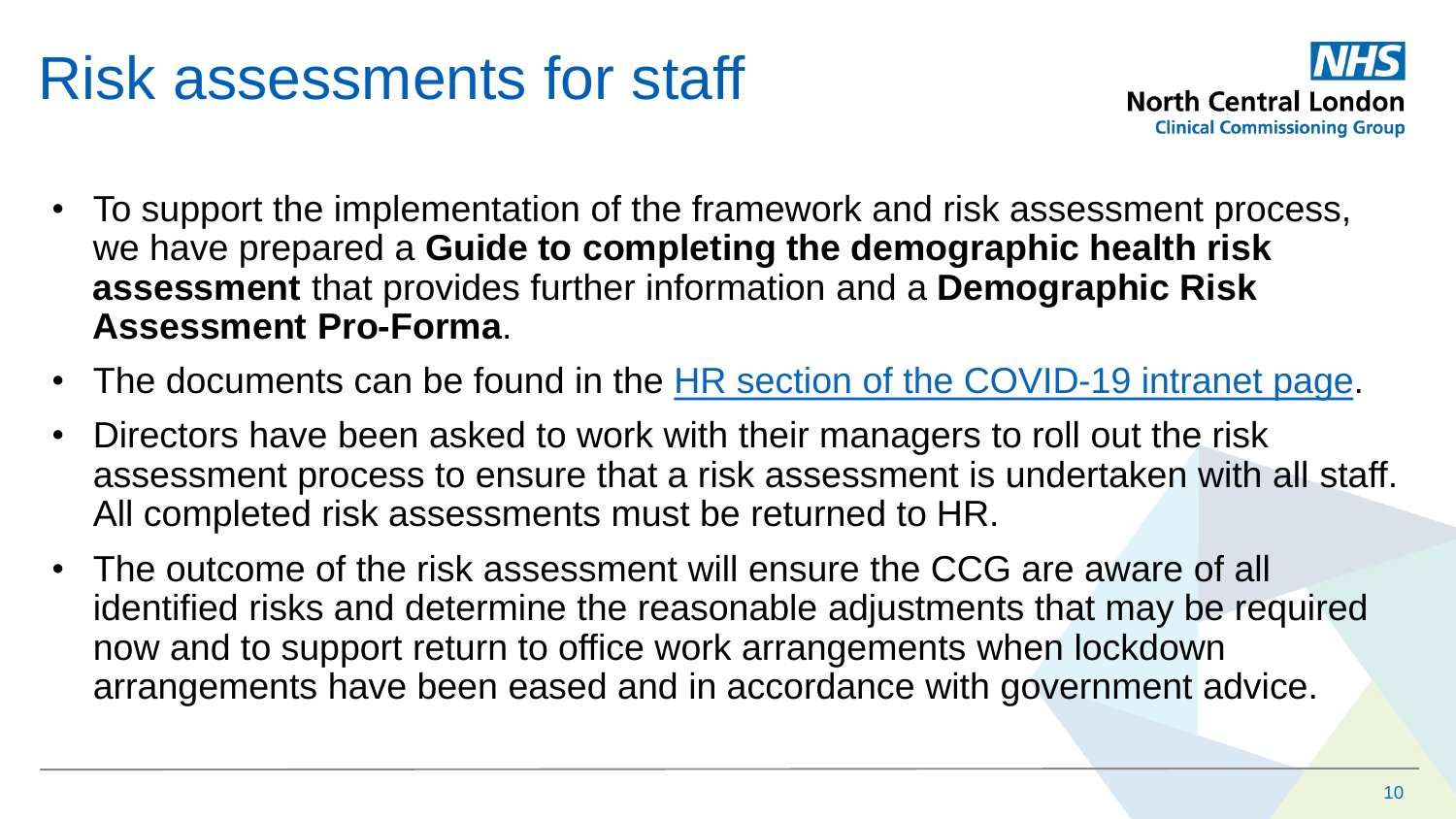#### Risk assessments for staff



- To facilitate the risk assessment process, the HR team will be holding a number of drop-in sessions via MS Teams for all staff should they any questions or would like any further information.
- The dates and times of the drop-in sessions are details below and staff should contact the COVID-19 HR email address [\(nclccg.hrcovid19@nhs.net](mailto:nclccg.hrcovid19@nhs.net)) to book a slot with a member of the HR team during one of the HR drop in sessions.
- An invitation via MS teams will be sent once a slot has been agreed.

| <b>Dates</b>      | <b>Times</b>       |
|-------------------|--------------------|
| Friday 22 May     | $2.00pm - 3.30pm$  |
| Tuesday 26 May    | $2.00pm - 3.30pm$  |
| Thursday 28 May   | $2.00pm - 3.30pm$  |
| Monday 01 June    | $9.30am - 11.00am$ |
| Wednesday 03 June | $2.00pm - 3.30pm$  |
| Friday 05 June    | $9.30am - 11.00am$ |
| Monday 08 June    | $9.30am - 11.00am$ |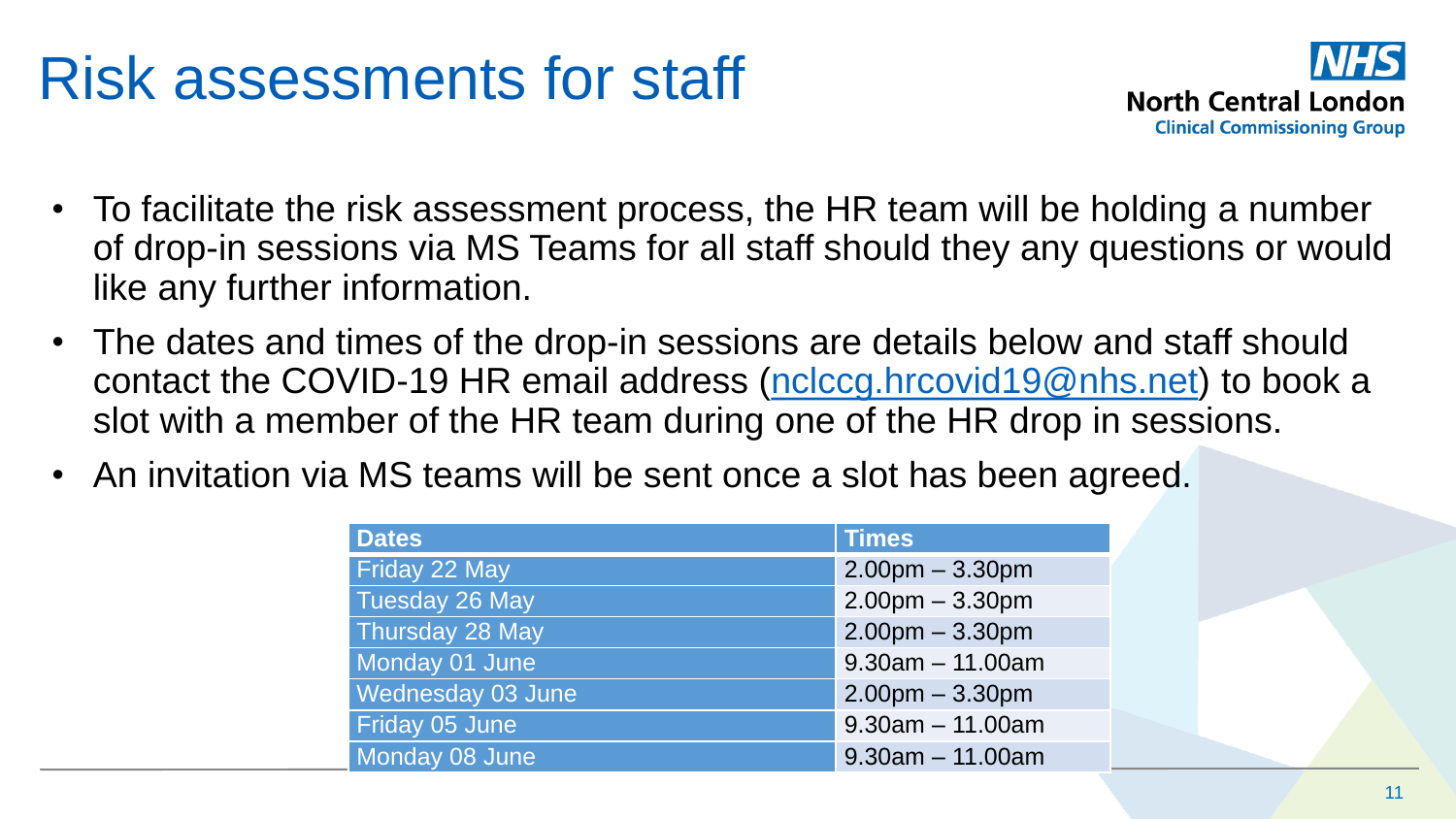# Mental Health Awareness Week



- This week is Mental Health Awareness Week.
- The theme for 2020 is 'Kindness' and is a great reminder for all of us to continue to Be Kind throughout these difficult times.
- There is a wide range of mental health and wellbeing support available to all staff.
- The staff intranet has all of the information you need to access the support available.

[https://intranet.northcentrallondonccg.nhs.uk/news/covid-19-hr](https://intranet.northcentrallondonccg.nhs.uk/news/covid-19-hr-information.htm)information.htm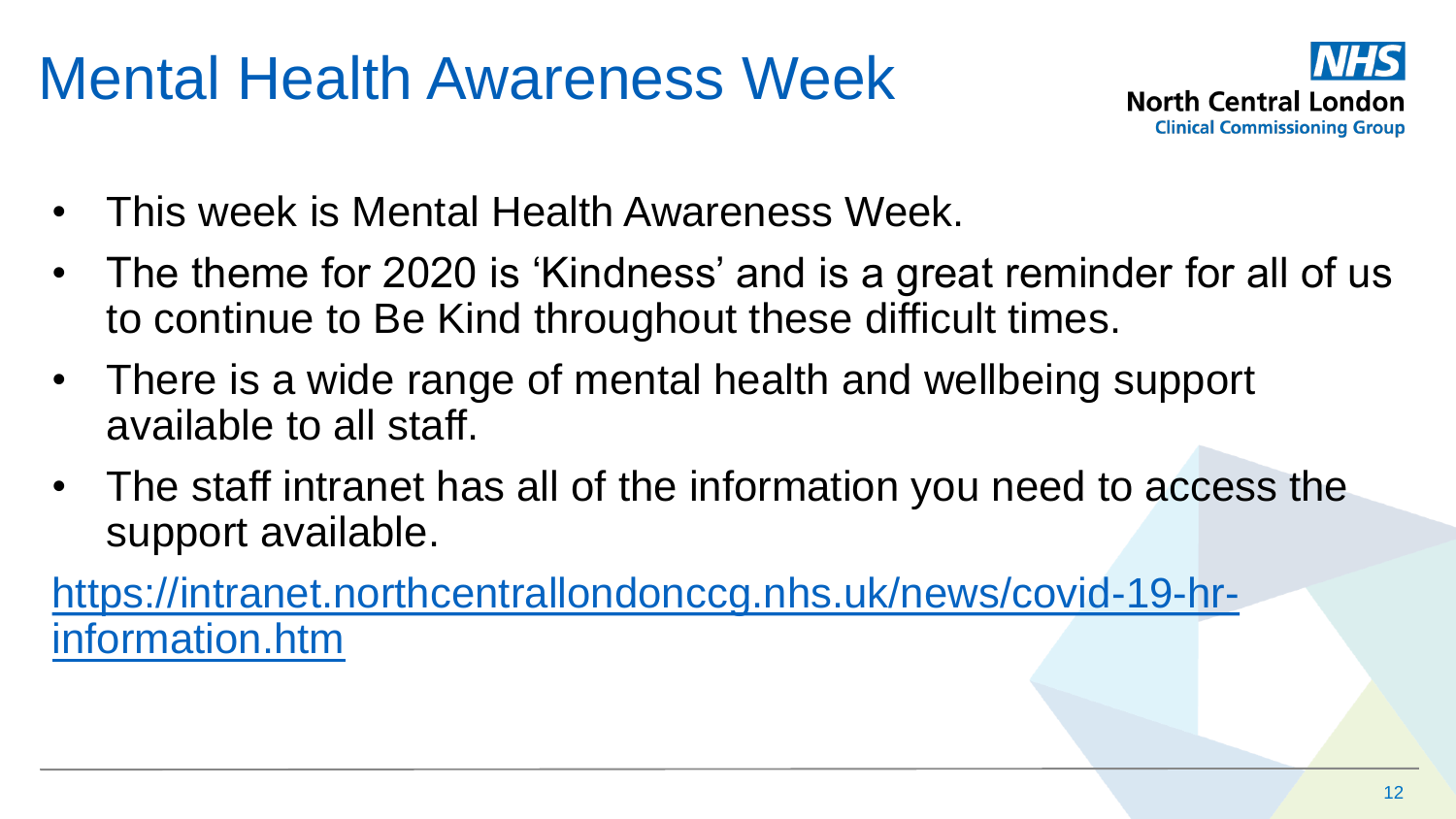### Mental Health Awareness Week



- We mentioned in the staff newsletter last week that we are inviting you to highlight Kindness in your colleagues.
- If you're working alongside someone who is doing a fantastic job we want to hear about it. They could be a quiet achiever. Or someone who goes above and beyond no matter the circumstances.
- We have already received some wonderful submissions and will collate these in the newsletter this Friday – they will all be kept anonymous, so please do share!